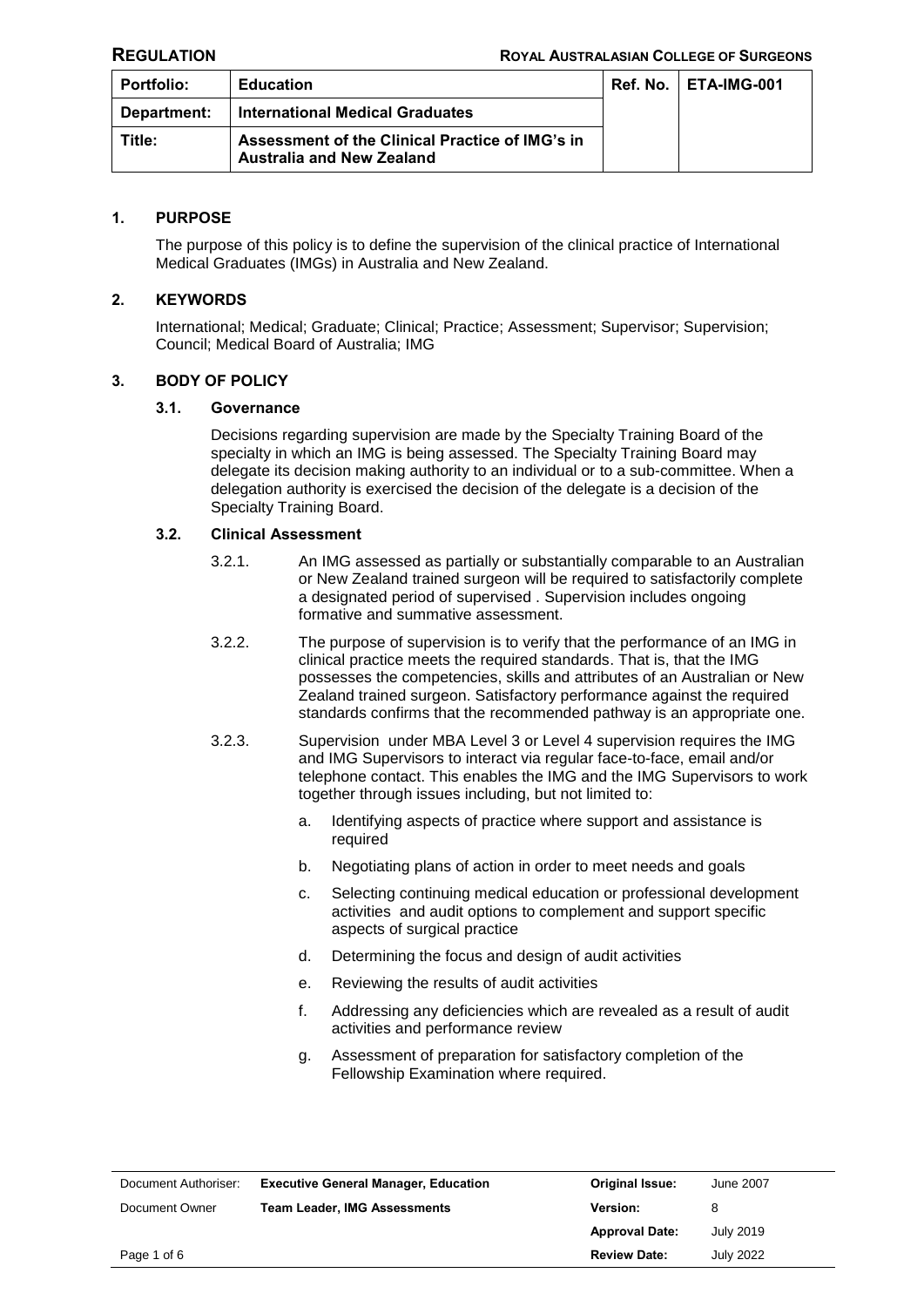| <b>Portfolio:</b> | <b>Education</b>                                                                    | <b>Ref. No.   ETA-IMG-001</b> |
|-------------------|-------------------------------------------------------------------------------------|-------------------------------|
| Department:       | <b>International Medical Graduates</b>                                              |                               |
| Title:            | Assessment of the Clinical Practice of IMG's in<br><b>Australia and New Zealand</b> |                               |

# **3.3. Level 3 Supervision**

- 3.3.1. Level 3 supervision is the review of the clinical practice of an IMG who has a limited degree of autonomy. The IMG still takes primary responsibility for each individual patient.
- 3.3.2. Level 3 supervision can only be performed locally (on-site). The IMG Supervisors must ensure that there are mechanisms in place for monitoring whether the IMG is practising safely. This involves direct observation of the IMG's clinical practice on a regular basis.
- 3.3.3. Partially comparable IMGs undertake Level 3 supervision.
- 3.3.4. The role of an IMG Supervisor of an IMG under Level 3 supervision is to ensure that the IMG possesses the necessary attributes to achieve comparability to an Australian or New Zealand trained surgeon. In addition, on-site Level 3 supervision is provided to ensure quality of clinical practice, satisfactory general progress, suitability to continue in the approved position, and preparedness to present for the Fellowship Examination.

## **3.4. Level 4 Supervision**

- 3.4.1. Level 4 supervision is the review of the clinical practice of an IMG who does not require direct supervision, and who has a significant degree of autonomy. The IMG is expected to take full responsibility for each individual patient.
- 3.4.2. The IMG Supervisor must periodically conduct a review of the IMG's practice.
- 3.4.3. The IMG Supervisor must be available for consultation if the IMG requires assistance.
- 3.4.4. Substantially comparable IMG's may be eligible to undertake Level 4 supervision.
- 3.4.5. Level 4 supervision can be performed on-site by local surgeons or by external surgeons

## **3.5. Approval of clinical practice arrangements**

- 3.5.1. It is the responsibility of the IMG to obtain a suitable position for supervision purposes for the designated period. The relevant Specialty Training Board will make the final determination regarding the suitability of the position, in accordance with the IMG Assessment Post Accreditation Policy.
- 3.5.2. To facilitate familiarisation with surgical practice within Australia and New Zealand it is strongly recommended that the period of supervision includes, within the first 12 months, a minimum 3 month period at a major regional or metropolitan hospital.
- 3.5.3. For supervision purposes, two IMG Supervisors with appropriate skills are required. The IMG Supervisors will be Fellows of RACS in the relevant specialty. In exceptional circumstances a supervisor from another specialty may be permitted. The responsibilities of the IMG Supervisors are set out in the IMG Supervisors of International Medical Graduates policy.

| Document Authoriser: | <b>Executive General Manager, Education</b> | <b>Original Issue:</b> | June 2007        |
|----------------------|---------------------------------------------|------------------------|------------------|
| Document Owner       | <b>Team Leader, IMG Assessments</b>         | <b>Version:</b>        |                  |
|                      |                                             | <b>Approval Date:</b>  | July 2019        |
| Page 2 of 6          |                                             | <b>Review Date:</b>    | <b>July 2022</b> |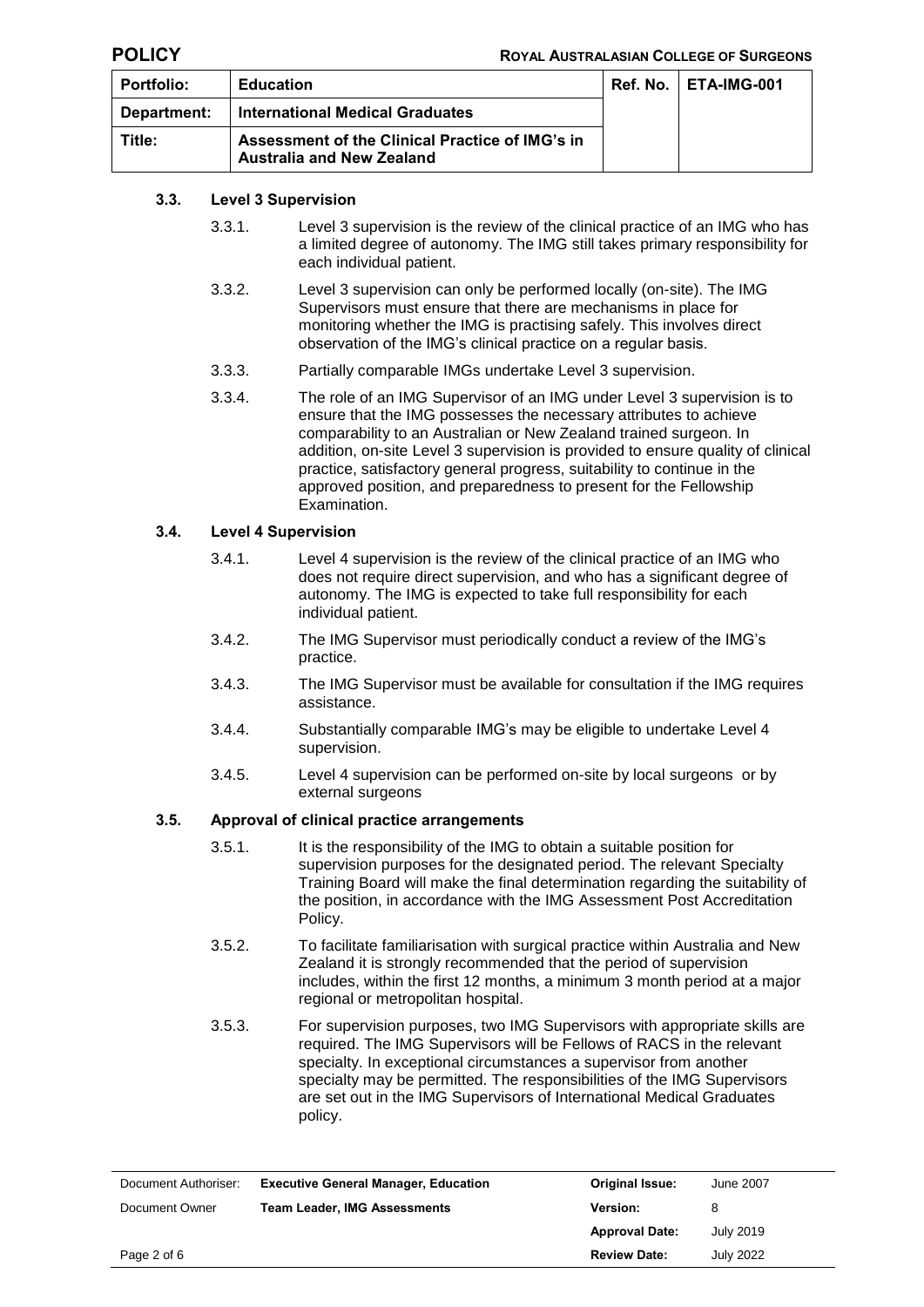| <b>Portfolio:</b> | <b>Education</b>                                                                    | <b>Ref. No.   ETA-IMG-001</b> |
|-------------------|-------------------------------------------------------------------------------------|-------------------------------|
| Department:       | <b>International Medical Graduates</b>                                              |                               |
| Title:            | Assessment of the Clinical Practice of IMG's in<br><b>Australia and New Zealand</b> |                               |

|      | 3.5.4. | The IMG may assist the Specialty Training Board by nominating possible<br>IMG Supervisors prior to the commencement of the period supervision.<br>The IMG Supervisors must agree that they are prepared to provide<br>supervision before the position description assessment form is submitted<br>for approval. The Specialty Training Board will, however, make the final<br>determination regarding the suitability and appointment of two appropriate<br><b>IMG Supervisors.</b>                                                                                                                                                                                       |
|------|--------|---------------------------------------------------------------------------------------------------------------------------------------------------------------------------------------------------------------------------------------------------------------------------------------------------------------------------------------------------------------------------------------------------------------------------------------------------------------------------------------------------------------------------------------------------------------------------------------------------------------------------------------------------------------------------|
|      | 3.5.5. | Upon approval in writing by the Specialty Training Board of two<br>appropriate IMG Supervisors the IMGs period supervision may<br>commence. Should an IMG commence in a position that has not been<br>deemed suitable and/or in which the IMG Supervisors are not considered<br>appropriate, the period of supervision will not be recognised.                                                                                                                                                                                                                                                                                                                            |
| 3.6. |        | <b>Assessment of Clinical Practice Process</b>                                                                                                                                                                                                                                                                                                                                                                                                                                                                                                                                                                                                                            |
|      | 3.6.1. | The IMG Supervisors are responsible for the supervision of the IMG and<br>the provision of professional guidance and educational support.                                                                                                                                                                                                                                                                                                                                                                                                                                                                                                                                 |
|      | 3.6.2. | At the conclusion of each three month supervision period the IMG must<br>submit to the Specialty Training Board, via the Department of IMG<br>Assessments (or other delegated administrative support), a consensus<br>assessment report from the, IMG Supervisors and a minimum of one mini-<br>CEX and DOPS assessment and ensure three-monthly logbooks for the<br>assessment period are available via the Morbidity Audit and Logbook Tool<br>(MALT) or the Australasian Vascular Audit (AVA) for collection by the<br>Department of IMG Assessments (or other delegated administrative<br>support). For any period of unsatisfactory performance refer to clause 3.8. |
|      | 3.6.3. | For each twelve month supervision period the IMG must submit to the<br>Specialty Training Board, via the Department of IMG Assessments (or<br>other delegated administrative support), a multi-source feedback (MSF)<br>report (also known as 360 degree evaluation) on their performance from<br>the other medical and nursing staff at the hospital where the IMG is based.                                                                                                                                                                                                                                                                                             |
|      | 3.6.4. | The IMG and each IMG Supervisor must have a performance assessment<br>meeting to complete the assessment reports and to review the operative<br>logbook summary. The assessment reports and operative logbook<br>summary must be signed by the IMG and the IMG Supervisors and must<br>clearly reflect the discussions held during the performance assessment<br>meeting.                                                                                                                                                                                                                                                                                                 |
|      | 3.6.5. | The IMG is responsible for forwarding the completed assessment reports<br>and ensuring the logbook summary (submitted via MALT or AVA) is<br>available to the RACS for review by the Specialty Training Board no more<br>than two weeks after the conclusion of each three month period. If the<br>assessment reports and/or operative logbook summary have not been<br>received in accordance with this requirement the period of supervision<br>may not be recognised.                                                                                                                                                                                                  |
|      | 3.6.6. | IMGs may be required to undertake a work based assessment as part of<br>their requirements for external validation of their professional performance<br>(EVOPP). The IMG may incur a fee for this.                                                                                                                                                                                                                                                                                                                                                                                                                                                                        |
|      |        |                                                                                                                                                                                                                                                                                                                                                                                                                                                                                                                                                                                                                                                                           |

3.6.7. IMGs are expected to undertake activities that maintain their professional standards. IMGs will be required to undertake Continuing Professional Development activities for the duration of their validity period.

| Document Authoriser: | <b>Executive General Manager, Education</b> | <b>Original Issue:</b> | June 2007 |
|----------------------|---------------------------------------------|------------------------|-----------|
| Document Owner       | <b>Team Leader, IMG Assessments</b>         | <b>Version:</b>        | 8         |
|                      |                                             | <b>Approval Date:</b>  | July 2019 |
| Page 3 of 6          |                                             | <b>Review Date:</b>    | July 2022 |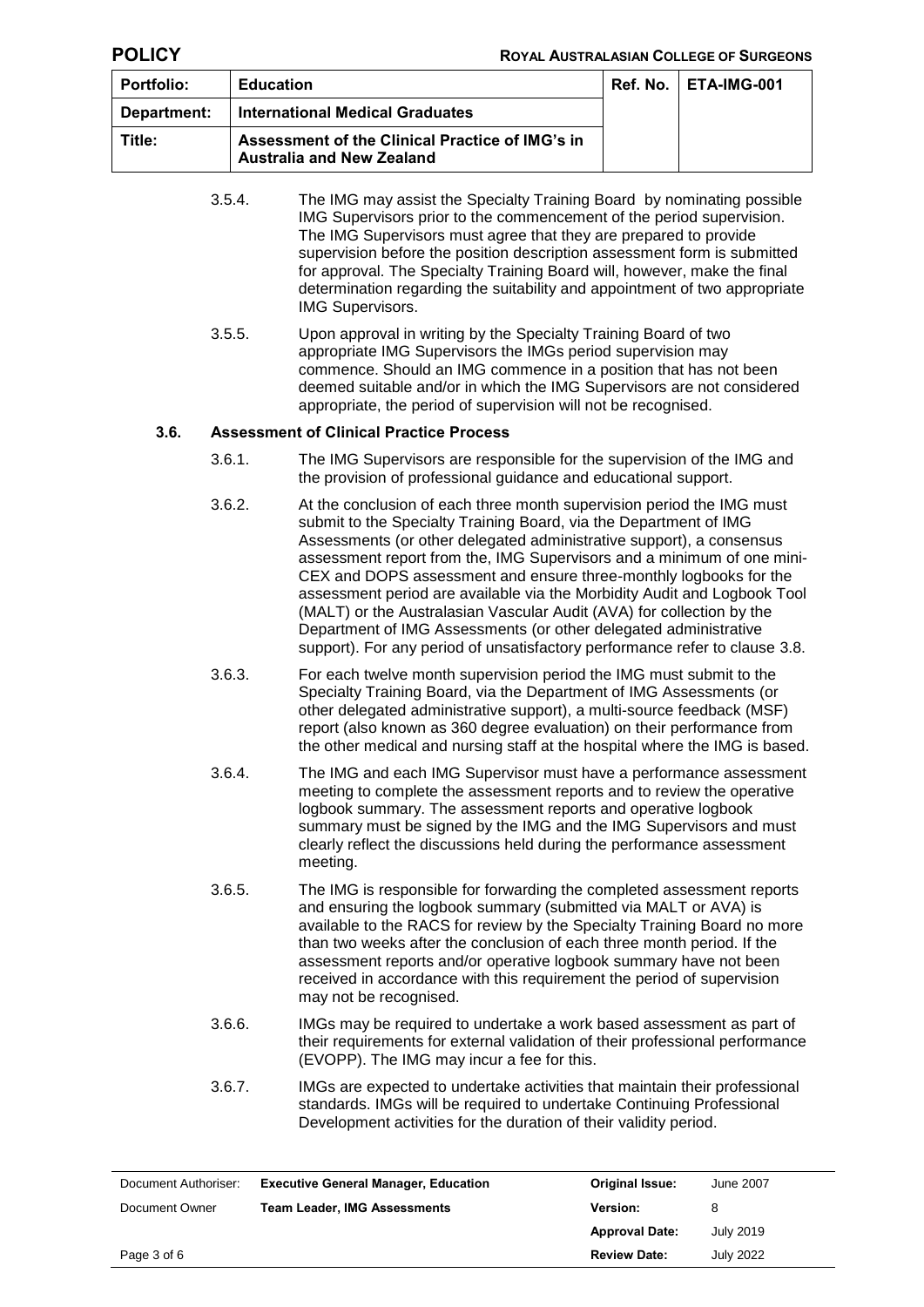| <b>Portfolio:</b> | <b>Education</b>                                                                    | <b>Ref. No.   ETA-IMG-001</b> |
|-------------------|-------------------------------------------------------------------------------------|-------------------------------|
| Department:       | <b>International Medical Graduates</b>                                              |                               |
| Title:            | Assessment of the Clinical Practice of IMG's in<br><b>Australia and New Zealand</b> |                               |

## **3.7. Assessment of Performance Standard**

The Specialty Training Board will review the assessment reports and operative logbook summary submitted at the conclusion of each three month period of supervision to ensure that the IMGs performance meets the required standards.

## <span id="page-3-0"></span>**3.8. Management of Unsatisfactory or Inadequate Performance**

- 3.8.1. Should an assessment report identify unsatisfactory performance, the Specialty Training Board must formally notify the IMG via the Department of IMG Assessments; copied to the IMG Supervisors that unsatisfactory performance has been identified. A performance counselling interview will be conducted and attended by the Specialty Training Board Chair or Nominee, the IMG and all IMG Supervisors. Within two weeks of the interview written notification of the outcomes will be provided to the above parties and may include:
	- a. Identification of the areas of unsatisfactory performance.
	- b. Confirmation of the remedial action plan.
	- c. Identification of the required standard of performance to be achieved.
	- d. Review of the approved assessment post.
	- e. Possible implications if the required standard of performance is not achieved.
- 3.8.2. Accurate reporting of the operative experience and clinical outcomes by each IMG is required. The operative logbook summary provides details about the procedures undertaken including details where appropriate the level of supervision. Should the breadth and scope of clinical practice be revealed to be inadequate, the Specialty Training Board must formally notify the IMG via the Department of IMG Assessments, copied to the IMG Supervisors and a performance counselling interview must be undertaken. Within two weeks of the interview notification may include:
	- a. Identification of the required standard of clinical practice to be achieved.
	- b. Confirmation of the remedial action plan
	- c. Identification of the required standard of performance to be achieved
	- d. Review of the approved assessment post.
	- e. Possible implications if the required standard or scope of clinical practice is not achieved.
- 3.8.3. Should a subsequent assessment report identify unsatisfactory performance, the Specialty Training Board must formally notify the IMG via the Department of IMG Assessments with copies to the IMG Supervisors. The Department of IMG Assessments will arrange a reassessment of the IMGs specialist and/or AoN assessment.
- 3.8.4. The reassessment will be undertaken by the Specialty Training Board Chair or Nominee, Deputy Chair, Board of Surgical Education and Training (BSET) or Nominee and a Lay Representative.
- 3.8.5. At the conclusion of reassessment notification may include:

| Document Authoriser: | <b>Executive General Manager, Education</b> | <b>Original Issue:</b> | June 2007        |
|----------------------|---------------------------------------------|------------------------|------------------|
| Document Owner       | <b>Team Leader, IMG Assessments</b>         | <b>Version:</b>        |                  |
|                      |                                             | <b>Approval Date:</b>  | <b>July 2019</b> |
| Page 4 of 6          |                                             | <b>Review Date:</b>    | July 2022        |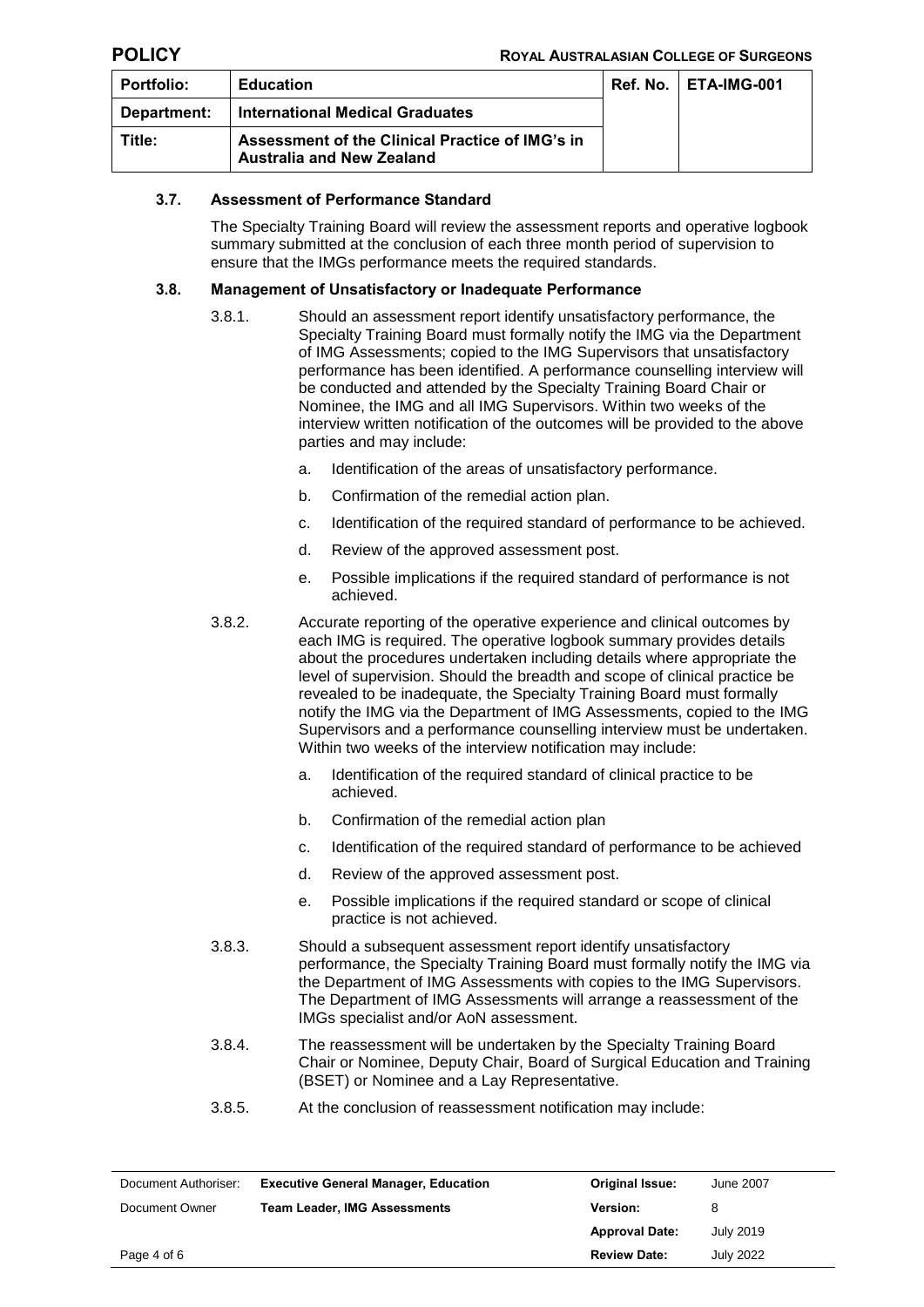| <b>Portfolio:</b> | <b>Education</b>                                                                    | <b>Ref. No.   ETA-IMG-001</b> |
|-------------------|-------------------------------------------------------------------------------------|-------------------------------|
| Department:       | <b>International Medical Graduates</b>                                              |                               |
| Title:            | Assessment of the Clinical Practice of IMG's in<br><b>Australia and New Zealand</b> |                               |

|       |         | a. | Review of the recommendation to the AMC to include an extended<br>period of supervision and/or the additional requirement to<br>satisfactorily complete the Fellowship Examination or attain<br>Fellowship.                                                                                                                                                                                  |
|-------|---------|----|----------------------------------------------------------------------------------------------------------------------------------------------------------------------------------------------------------------------------------------------------------------------------------------------------------------------------------------------------------------------------------------------|
|       |         | b. | Review of the approved assessment post.                                                                                                                                                                                                                                                                                                                                                      |
|       |         | c. | Amendment of the recommendation. This may require the IMG to<br>apply to enter the Surgical Education Training (SET) program.                                                                                                                                                                                                                                                                |
|       |         | d. | Withdrawal of RACS approval of the Area of Need position/hospital<br>post.                                                                                                                                                                                                                                                                                                                   |
|       | 3.8.6.  |    | The recommendation of the Reassessment Interview Panel will be<br>forwarded to BSET or Executive BSET for formal approval.                                                                                                                                                                                                                                                                   |
|       | 3.8.7.  |    | Should a period of unsatisfactory performance by the IMG be determined<br>to potentially endanger the welfare of patients RACS reserves the right to<br>make a notification to the Medical Board of Australia. The legal<br>requirements of mandatory reporting will be followed.                                                                                                            |
| 3.9.  |         |    | <b>Management of Exceptional Performance</b>                                                                                                                                                                                                                                                                                                                                                 |
|       | 3.9.1.  |    | IMGs cannot apply for an exceptional performance review of their own<br>assessment.                                                                                                                                                                                                                                                                                                          |
|       | 3.9.2.  |    | Where the Specialty Training Board makes a recommendation for review<br>of assessment, the IMG may be invited to participate in the review<br>comprising of a document based assessment and interview. If the IMG<br>accepts that invitation he or she will be asked to provide supporting<br>documentation, which may include:                                                              |
|       |         | a. | Letter/s attesting to exceptional performance from the two IMG<br>Supervisors providing the supervision and indicating how the IMG has<br>demonstrated their substantial comparability to an Australian or New<br>Zealand trained surgeon.                                                                                                                                                   |
|       |         | b. | Assessment reports, a summary of logbook data including surgical<br>audit outcome (validated by the Head of Department or hospital)<br>demonstrating that the breadth and scope of clinical practice<br>performed during the 12 month period adequately encompasses the<br>experience and competencies of the specialty to the standards of an<br>Australian or New Zealand trained surgeon. |
|       | 3.9.3.  |    | The assessment interview panel composition is detailed in RACS Policy<br>on Terms of Reference for International Medical Graduate Assessment<br>Interview Panels in Australia. The panel may recommend:                                                                                                                                                                                      |
|       |         | a. | A reduction in the clinical assessment period; or                                                                                                                                                                                                                                                                                                                                            |
|       |         | b. | Reconfirmation of the current pathway to Fellowship; or                                                                                                                                                                                                                                                                                                                                      |
|       |         | c. | Reclassification from partially comparable to substantially comparable                                                                                                                                                                                                                                                                                                                       |
| 3.10. |         |    | <b>Presenting for Examinations</b>                                                                                                                                                                                                                                                                                                                                                           |
|       | 3.10.1. |    | IMGs requiring a Level 3 or Level 4 supervision period greater than 12<br>months may, upon confirmation of the satisfactory completion of a<br>minimum of three terms of supervision and any other specified<br>requirements, apply to the Specialty Training Board for approval to apply                                                                                                    |

| Document Authoriser: | <b>Executive General Manager, Education</b> | <b>Original Issue:</b> | June 2007 |
|----------------------|---------------------------------------------|------------------------|-----------|
| Document Owner       | <b>Team Leader, IMG Assessments</b>         | <b>Version:</b>        | 8         |
|                      |                                             | <b>Approval Date:</b>  | July 2019 |
| Page 5 of 6          |                                             | <b>Review Date:</b>    | July 2022 |

to present for the Fellowship Examination.